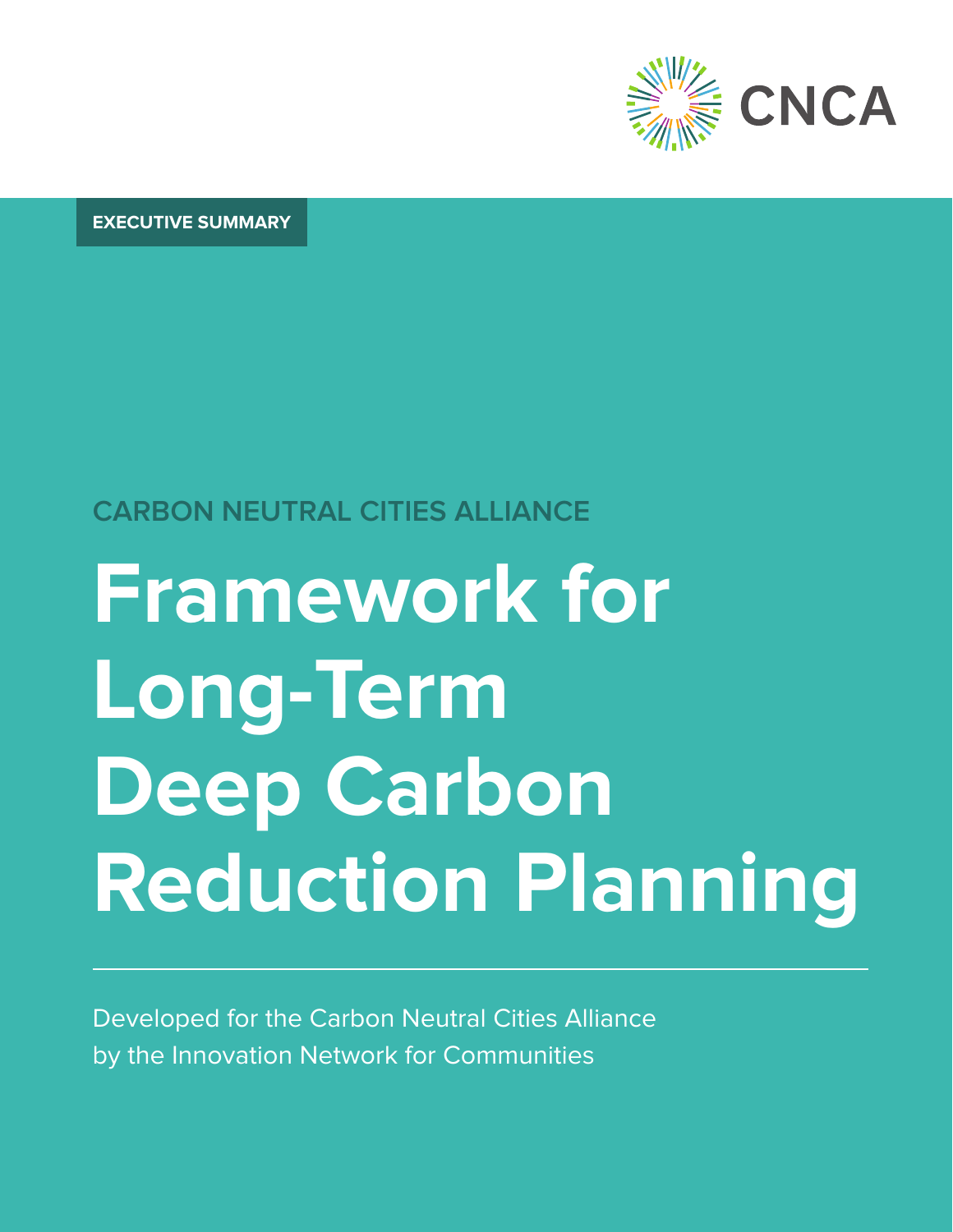

## **About the Carbon Neutral Cities Alliance**

The Carbon Neutral Cities Alliance (CNCA or "Alliance") is a collaboration of leading global cities working to cut greenhouse gas emissions by 80% or more by 2050 or sooner ("80x50")—the most aggressive GHG reduction targets undertaken by any cities across the globe. The Alliance aims to address what it will take for leading international cities to achieve these deep emissions reductions and how they can work together to meet their respective goals more efficiently and effectively.

The Alliance was born in Copenhagen in June 2014 at an organizing meeting of the following cities:

| Berlin, Germany        | Portland OR, USA      |
|------------------------|-----------------------|
| Boston MA. USA         | San Francisco CA. USA |
| Boulder CO, USA        | Seattle WA, USA       |
| Copenhagen, Denmark    | Stockholm, Sweden     |
| London, United Kingdom | Sydney, Australia     |
| Melbourne, Australia   | Vancouver, Canada     |
| Minneapolis MN, USA    | Washington DC, USA    |
| New York City NY, USA  | Yokohama, Japan       |
| Oslo, Norway           |                       |

These cities came together to share lessons in planning for and implementing deep carbon reductions and agreed upon opportunities to accelerate best practices through collaboration in the Alliance's first year, including:

- Developing Carbon Neutrality Planning Standards—Developing approaches, analysis, and tools to support carbon neutrality; standardizing measurement and verification methodologies for tracking progress.
- Advancing "Transformative Change" in Key Urban Sectors—Sharing and implementing best practices for achieving "transformative" deep carbon reduction strategies in urban transportation, energy use, and waste systems.
- Advocating for Policy Change—Identifying and advocating for policies at the state, regional, and federal levels to reduce emission sources not controlled directly by cities and engaging with other external stakeholders who are critical to cities' success.
- Speaking with a Common Voice—Helping CNCA cities demonstrate their leadership and communicate with a common voice.
- Creating a CNCA "Innovation Fund"—Investing in high-potential, city-led projects that develop, test, implement, and amplify deep decarbonization strategies and practices.
- Increasing Alliance Impact—Sharing Alliance learnings with a broader audience to benefit the "next wave" of cities striving for carbon neutrality.

The Alliance is staffed by the Urban Sustainability Directors Network (USDN) in partnership with the Innovation Network for Communities (INC) and C40 Cities Climate Leadership Group (C40), and is supported by The Kresge Foundation, Barr Foundation, Summit Foundation, Rockefeller Brothers Fund, V. Kann Rasmussen Foundation, MacArthur Foundation and Bullitt Foundation.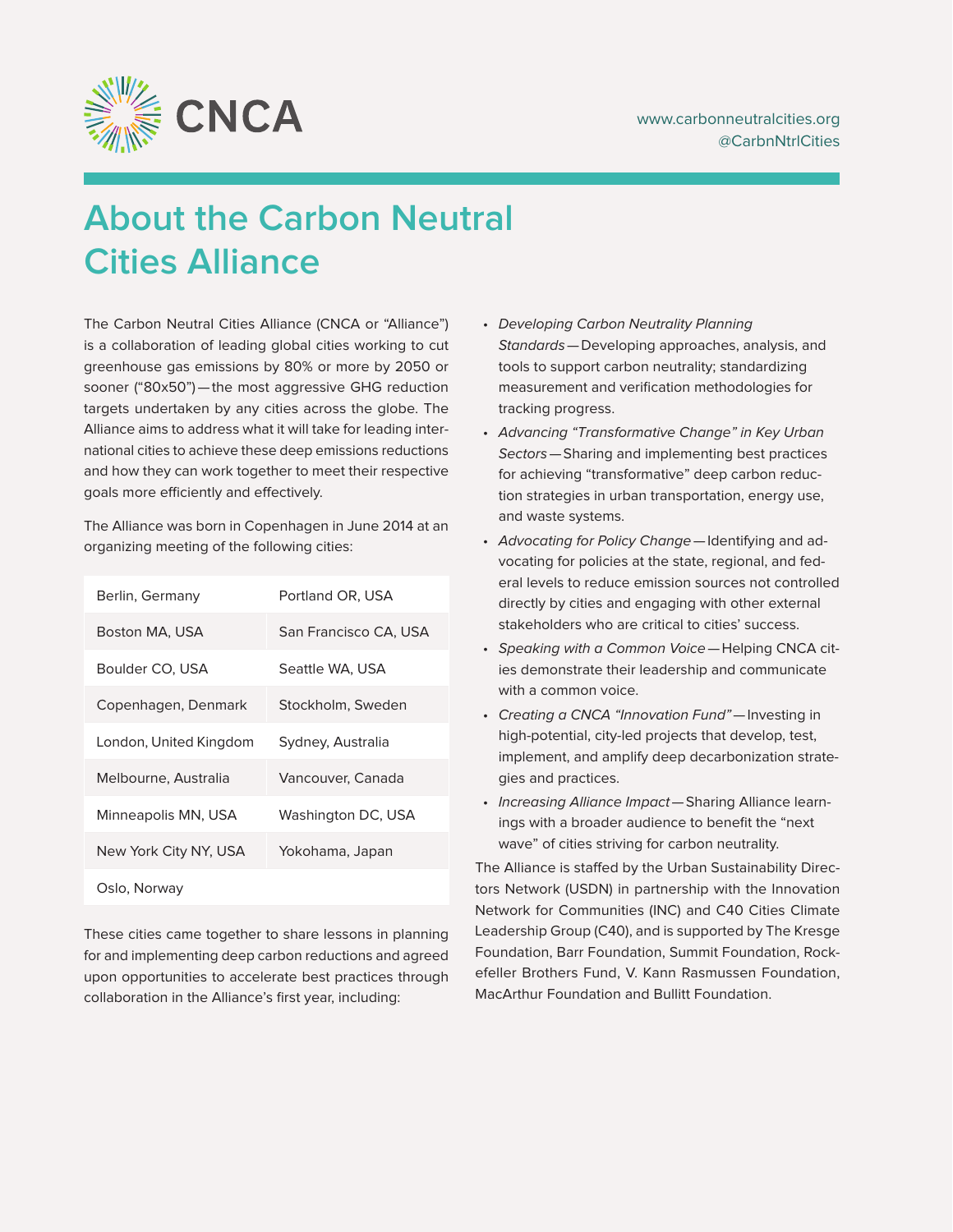## **Executive Summary**

The Carbon Neutral Cities Alliance's **Framework for Long-Term Deep Carbon Reduction Planning** ("Framework") provides municipal leaders with a detailed synthesis of the processes, strategies, practices, tools, and institutional structures used by leading-edge cities worldwide to plan long-term, deep reductions in carbon emissions. The Framework draws almost entirely from the work of the cities in the Carbon Neutral Cities Alliance (CNCA or "Alliance"). It focuses exclusively on deep reductions, which typically require transformative rather than incremental approaches and take years to achieve. It is intended to serve as an initial streamlined template that cities can use to take a more robust, consistent, and comprehensive approach to developing deep carbon reduction plans. It also identifies specific strategic challenges that cities continue to face in making further progress on deep carbon reductions.

## **Context**

Avoiding the most destructive effects of climate change requires reimagining and reinventing our great urban centers—which account for nearly three-quarters of humanity's greenhouse gas (GHG) emissions—to put them on a path toward a zero-carbon future. Transformative changes in energy systems, transportation networks, commerce centers, neighborhoods and even governance practices are essential to meeting the challenge of cutting greenhouse gas emissions by at least 80% by 2050—the goal of the global cities that make up the Carbon Neutral Cities Alliance.



#### **CNCA Cities' Long-Term and Interim GHG Reduction Targets**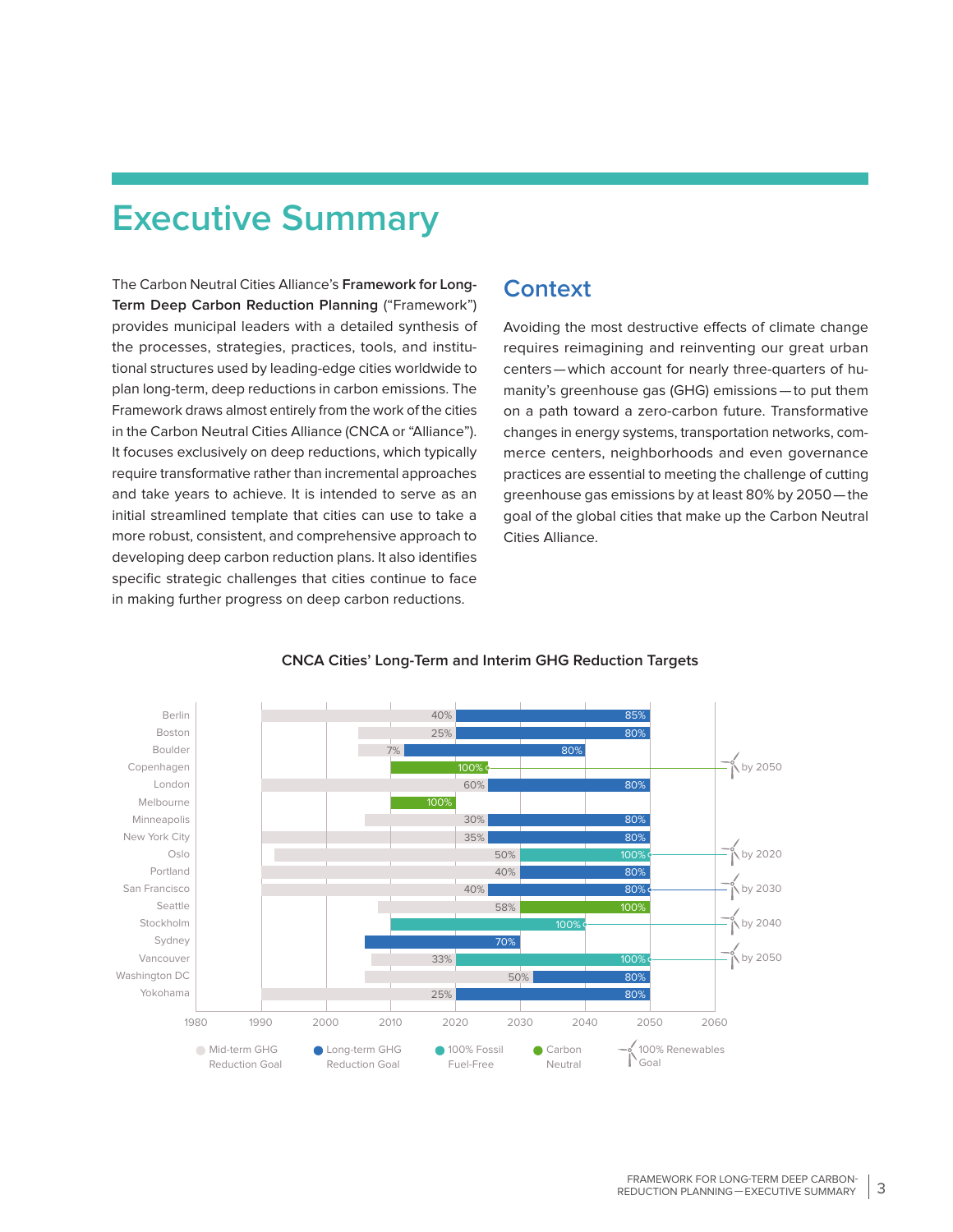Achieving deep decarbonization is a daunting task with few clear roadmaps, and leading global cities have pursued this in relative isolation from each other. That's why we created the Carbon Neutral Cities Alliance. CNCA was designed as a venue for vanguard cities to work together in practical and mutually beneficial ways to address significant decarbonization challenges. By sharing resources and ideas and collaborating on strategic approaches, CNCA cities can accelerate progress in meeting their aggressive goals; develop more rigor and consistency with which these plans are developed; garner support among key stakeholders critical to their success; and inspire other cities to reach for similarly aggressive goals by providing them with tested, "leading edge" know-how.

## **The State of Urban Deep Decarbonization Planning**

A growing number of cities around the world are adopting "80x50" or carbon neutrality goals and undertaking deep decarbonization strategizing and implementation. Many have been successful in reducing carbon emissions on the way to meeting their short-term goals, and these reductions are occurring even as most of the cities' economies and populations have been growing (see table on the next page).

Deep decarbonization planning is starting to emerge as a sophisticated, data-driven, adaptive, performance management approach increasingly integrated with other city planning processes. The Framework synthesizes these approaches into an overarching "strategy architecture," and applies it to the four major urban carbon emissions systems: energy supply, building energy efficiency, transportation and solid waste.

## **Decarbonizing Key Urban Systems**

#### ENERGY SUPPLY

The energy-supply profiles and situations of cities vary considerably; however despite these differences, cities tend to share a set of general energy supply system conditions, a vision for what the redesigned system will look like, and common barriers to system change. The Framework's "Transforming Energy Supply Systems" chapter discusses the ways leading cities are working to:

- Decarbonize imported electricity;
- Increase local production of renewable power;
- Reduce demand for and consumption of electricity;
- Eliminate fossil-fuel heating sources;
- Pursue "Utility of the Future" models;
- Enable smart grids; and
- Integrate citywide energy management.

### BUILDING ENERGY EFFICIENCY

Cities' building energy efficiency profiles also vary, as do their regulatory authority over building codes and standards. However, the basic methods for building-level Energy Conservation Methods (ECM) are broadly applicable to different climatic conditions, power sources, heating and cooling, windows and lighting, and the building envelope. The Framework's "Transforming Building Energy Efficiency Systems" chapter discusses the ways leading cities are working to:

- Transform existing buildings into highly efficient and renewably-powered structures;
- Incentivize and require net zero or renewable energy positive new buildings;
- Increase the availability of building energy performance information in the marketplace;
- Advance/require performance-driven management of building energy; and
- Grow the "green buildings" economic sector.

#### **TRANSPORTATION**

In most cities the dominant mode of mobility is fossil-fuel vehicles; transportation is usually one of the city's top two carbon-emitting systems. In most major cities, the streetscapes, networks of roads, and parking and fueling infrastructures—the overall urban form—have been designed to promote and respond to the needs of cars and trucks at a massive scale. Public transit can also contribute to carbon emissions, because fossil fuels are often the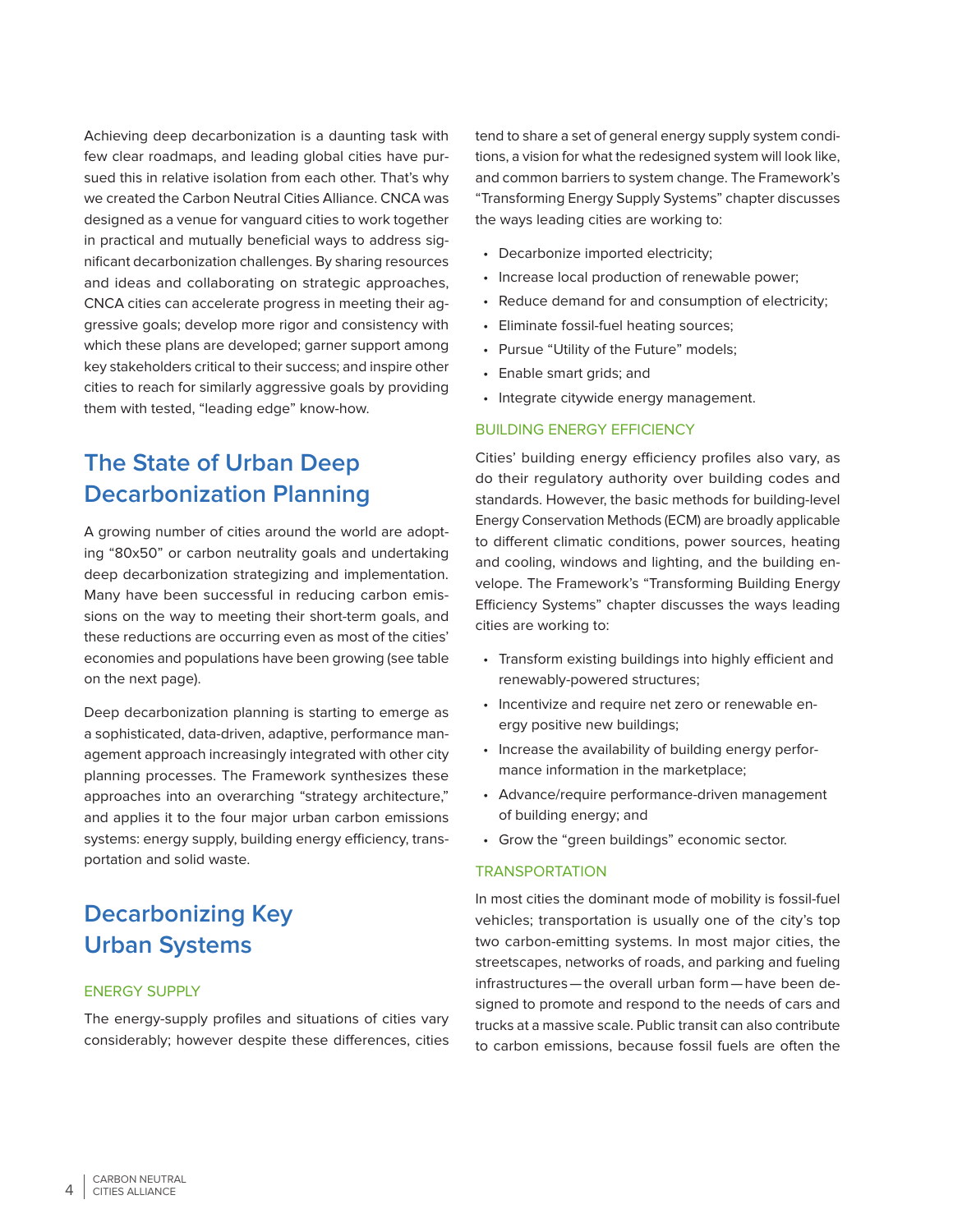### **Carbon Reduction Performance in Some Alliance Cities**

| <b>Berlin</b>        | Since 1990, GHG emissions have dropped 29%, while GDP has grown 19% and population has<br>increased 1%.                                                                                                                                                   |
|----------------------|-----------------------------------------------------------------------------------------------------------------------------------------------------------------------------------------------------------------------------------------------------------|
| Copenhagen           | Since 2005, GHG emissions have decreased 31%, while population increased 15% and the local<br>economy grew by 18%.                                                                                                                                        |
| London               | Since 1990, GHG emissions have decreased 11%, 14% since 2008. Population increased by 600,000<br>since 2008—the fastest rate in the city's history. As a result, per-person carbon emissions reduced<br>30% from 1990 level and 19% since 2008.           |
| Minneapolis          | Between 2006-2013, GHG emissions have decreased 9.4%, while population increased 6.5% and<br>the regional GDP increased 22%.                                                                                                                              |
| Oslo                 | Since 2013, GHG emissions have decreased 22%.                                                                                                                                                                                                             |
| Portland             | Since 1990, GHG emissions have decreased 14%, while population increased 31% and jobs<br>increased 20%.                                                                                                                                                   |
| <b>San Francisco</b> | Since 1990, GHG emissions have decreased 23%, while population has increased 15% and there<br>has been a 49% increase in the local economy.                                                                                                               |
| <b>Seattle</b>       | Since 1990, through 2012, GHG emissions have decreased 4% (after accounting for offsets), while<br>population has grown 23% and the number of jobs increased 14%. On a per-person basis, GHG<br>emissions have declined 22% since 1990 and 6% since 2008. |
| Stockholm            | Between 2011-2013, GHG emissions have decreased by approximately 9%, while population grew<br>by approximately 4% and the local economy grew by approximately 3%.                                                                                         |
| Sydney               | From 2006 to 2012, GHG emissions have decreased 12%, while population increased 16% and GDP<br>grew 23%.                                                                                                                                                  |
| Vancouver            | From 1990, to 2014, GHG emissions have decreased 7%, while population has grown 34% and the<br>number of jobs increased 30%. On a per-person basis, GHG emissions have declined 30% since<br>1990 and 13% since 2007.                                     |
| Washington<br>D.C.   | Between 2006-2013, GHG emissions have decreased 16%, and per capita emissions 24%, while<br>population increased 11%, employment grew 8%, and GDP grew 9%.                                                                                                |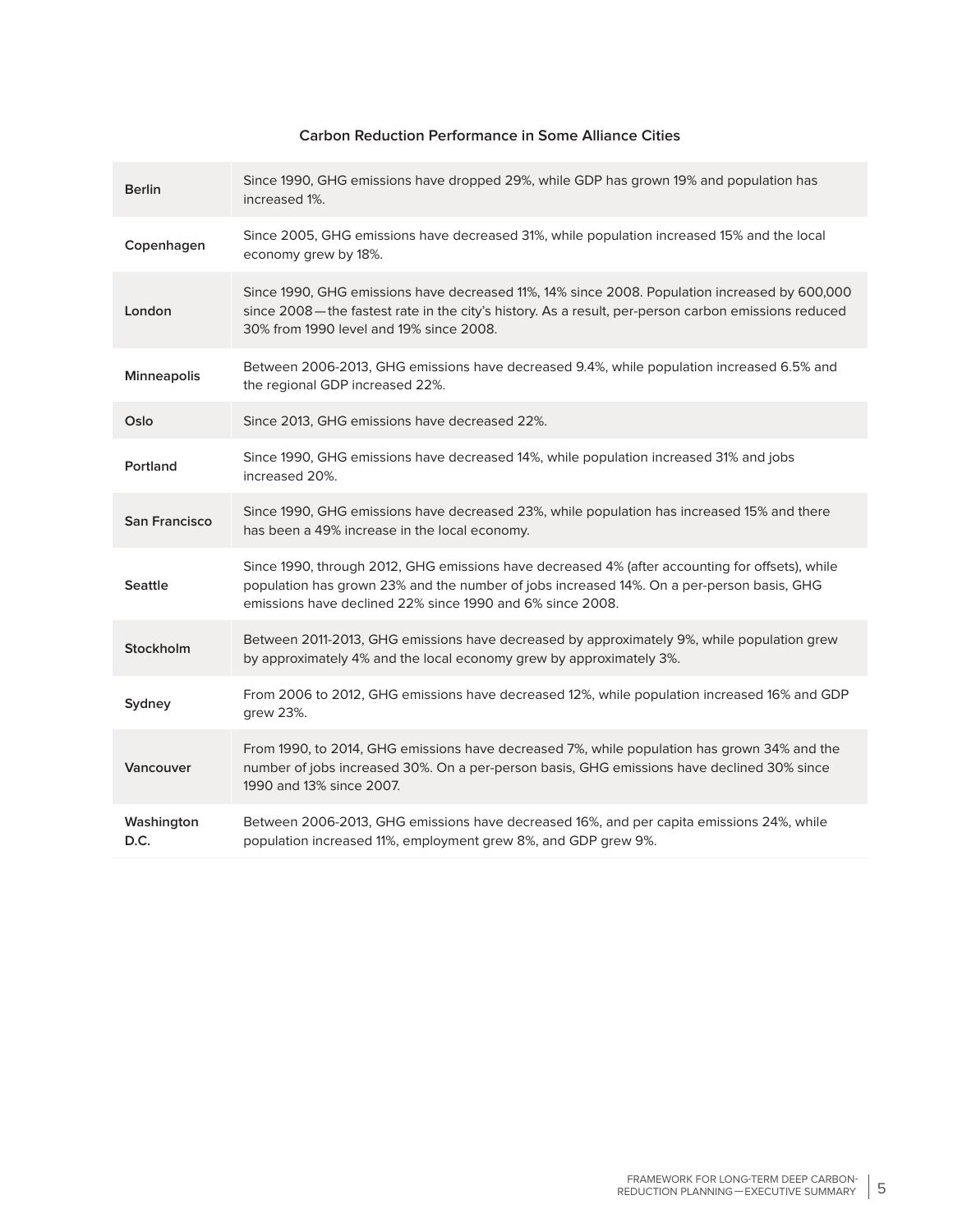energy source for buses and trains, or because electricity used to power transit systems is typically produced from fossil fuels. Finally, city government vehicle fleets and private taxi fleets licensed by cities, while just a small portion of a city's total mobility, are another important source of carbon emissions. The Framework's "Transforming Transportation Systems" chapter discusses the ways leading cities are working to:

- Shift to a radically different mode share;
- Provide an array of modern, affordable, accessible mobility choices;
- Foster "market dominance" of clean technologies and fuels;
- Move quickly toward complete, connected, regionalized mobility systems; and
- Change the way they think about and advance alternative urban forms.

#### SOLID WASTE

In many leading-edge cities, the approach to solid waste system transformation starts with the goal of "zero waste"—waste recovery systems that prevent waste, reduce and reuse materials, recycle and compost, recover energy in ways that don't release carbon emissions, and affect "upstream" purchasing decisions to consume less and consume smartly. The Framework's "Transforming Solid Waste Systems" chapter discusses the ways leading cities are working to:

- Get to "zero waste;"
- Promote sustainable consumption; and
- Incentivize and require producer responsibility.

## **Institutionalizing Deep Decarbonization Planning and Implementation**

Cities face many challenges as they work to implement their strategies for decarbonizing urban systems, and often this requires rethinking institutional structures, operational plans and budgets, and the way cities work with the community and business sectors. The Framework's final chapter discusses the ways leading cities are working to:

- Organize oversight and accountability in city government;
- Build technical capacity and stimulating innovation;
- Engage stakeholders and the community;
- Influence other levels of government;
- Fund climate action plans;
- Stimulate innovation in city government; and
- Sustain long-term endeavors.

These models are crystallizing in leading-edge cities worldwide. Long-term systems transformation requires both leadership by the city's top elected and management officials, and "out of the box" thinking about the way cities provide services, invest in infrastructure, and engage with stakeholders. Cities must innovate, because few proven solutions exist and because any solution has to be adapted to the city's specific context. In the pages that follow, visionary leaders from vanguard cities share their lessons and strategies for deep carbon reductions, including new practices that cry out for standardization and replication around the world. These pioneers illuminate a future path that engages residents, reduces disparities, and protects public health while addressing the threats of climate change.